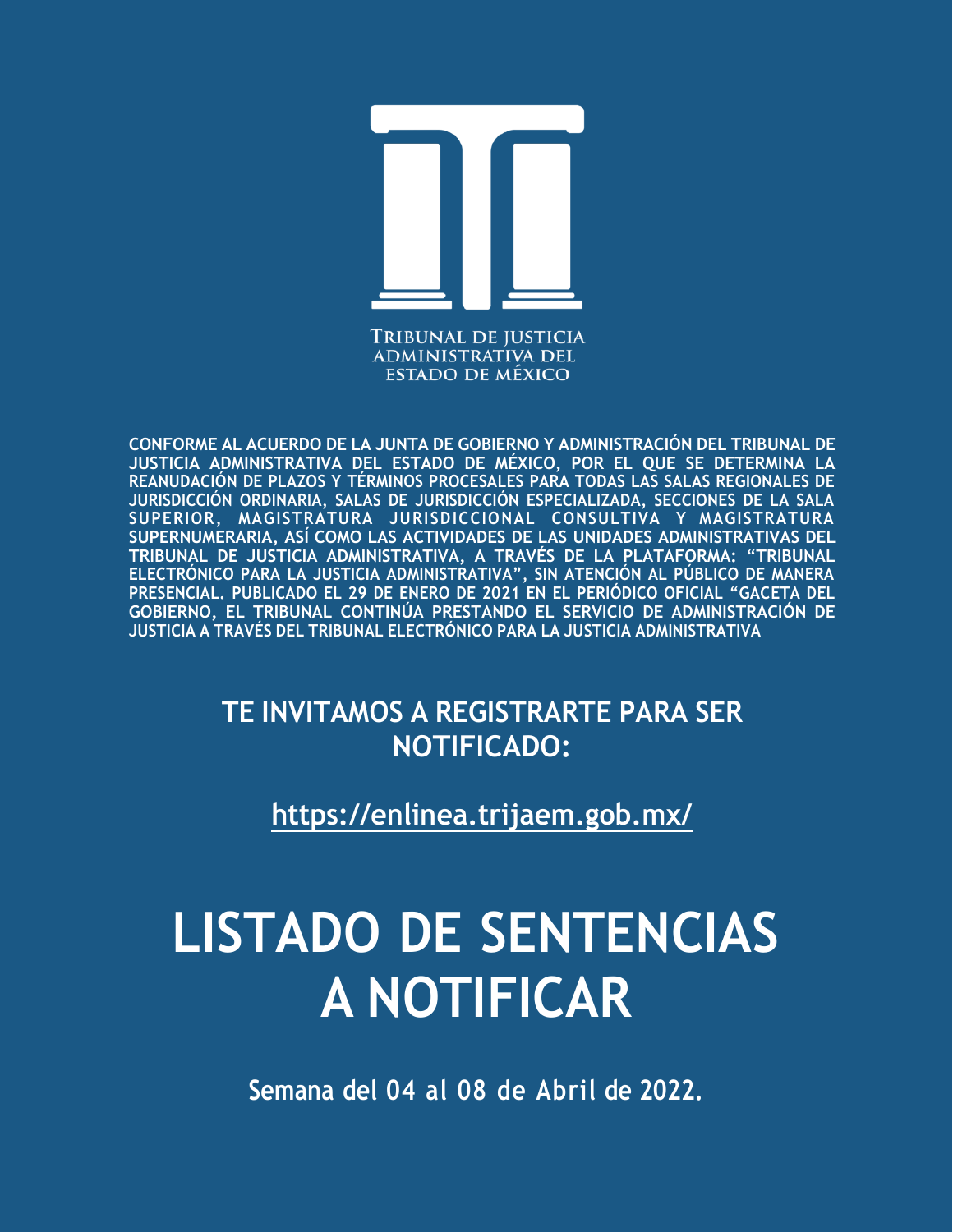## **SEGUNDA SALA REGIONAL NAUCALPAN DE JUÁREZ**

| <b>JUICIOS</b> |
|----------------|
| 325/2021       |
| 336/2021       |
| 337/2021       |
| 357/2021       |
| 377/2021       |
| 404/2021       |
| 414/2021       |
| 455/2021       |
| 470/2021       |
| 479/2021       |
| 483/2021       |
| 486/2021       |
| 495/2021       |
| 540/2021       |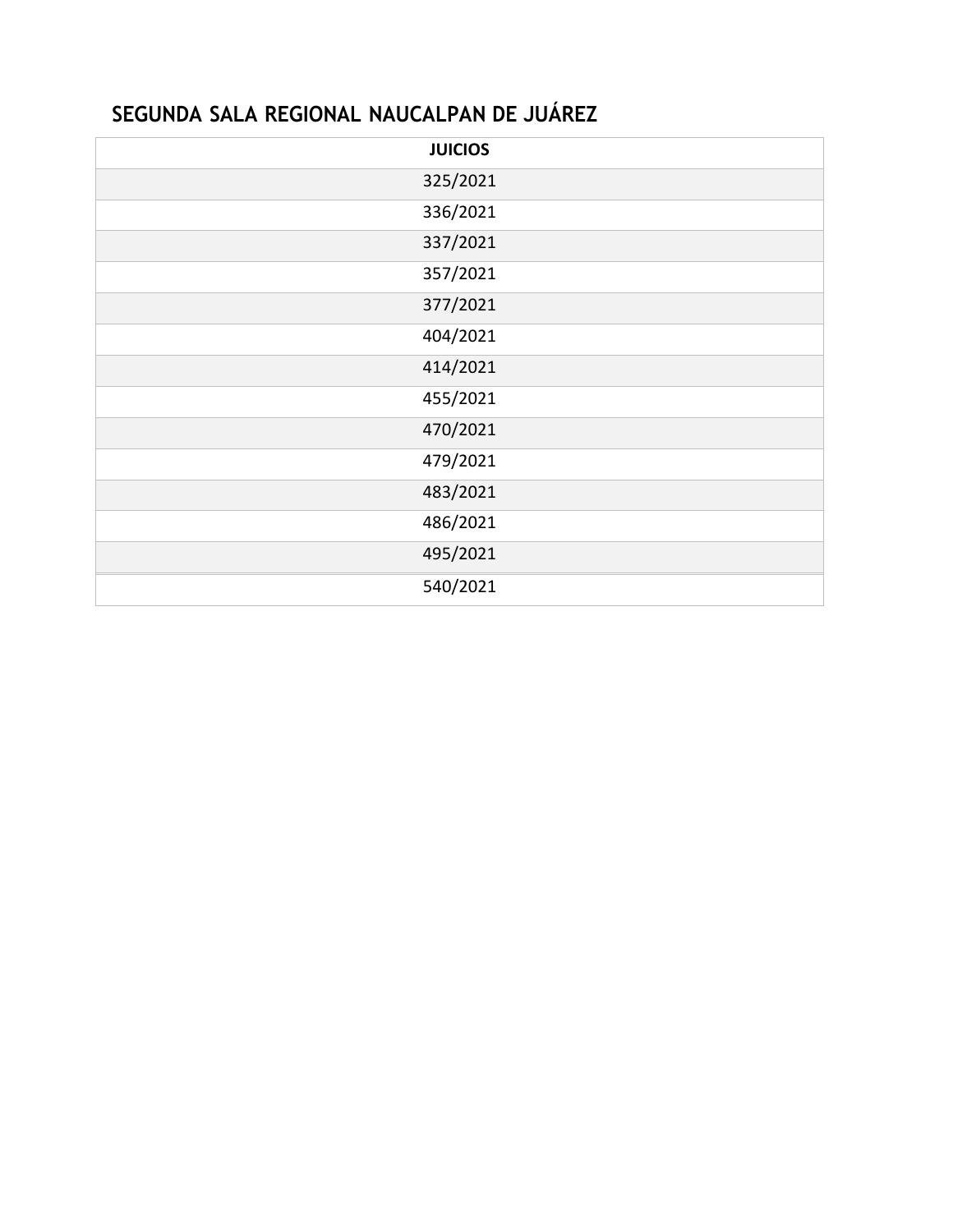## **TERCERA SALA REGIONAL TLALNEPANTLA DE BAZ**

| <b>JUICIOS ADMINISTRATIVOS</b> |
|--------------------------------|
| 56/2021                        |
| 103/2021                       |
| 104/2021                       |
| 147/2021                       |
| 163/2021                       |
| 164/2021                       |
| 178/2021                       |
| 756/2021                       |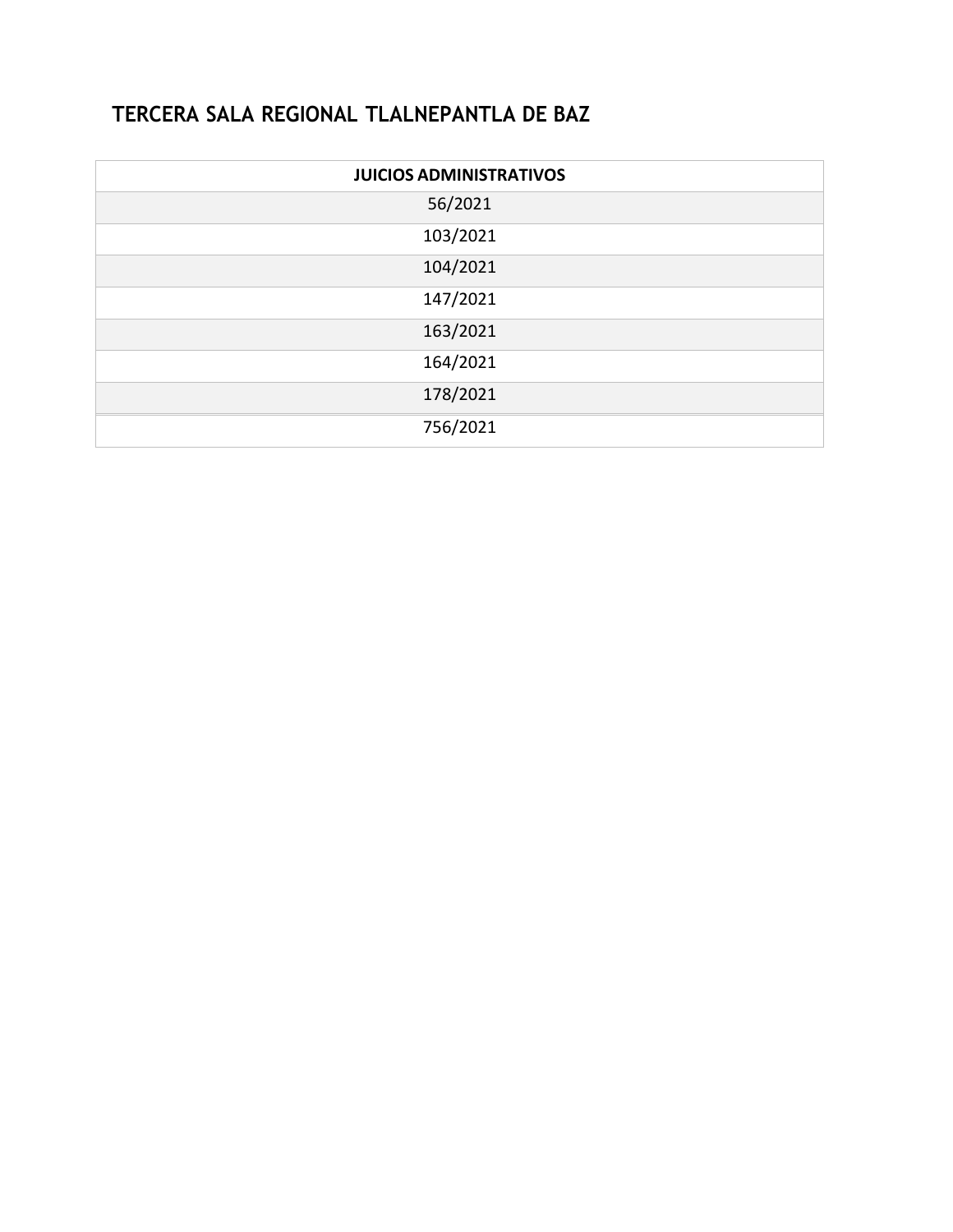### **CUARTA SALA REGIONAL ECATEPEC DE MORELOS**

| <b>JUICIOS ADMINISTRATIVOS</b> |
|--------------------------------|
| 94/2021                        |
| 184/2021                       |
| 260/2021                       |
| 280/2021                       |
| 297/2021                       |
| 303/2021                       |
| 333/2021                       |
| 374/2021                       |
| 376/2021                       |
| 474/2021                       |
| 505/2021                       |
| 520/2021                       |
| 603/2021 y 613/2021 ac         |
| 155/2022                       |
| 159/2022                       |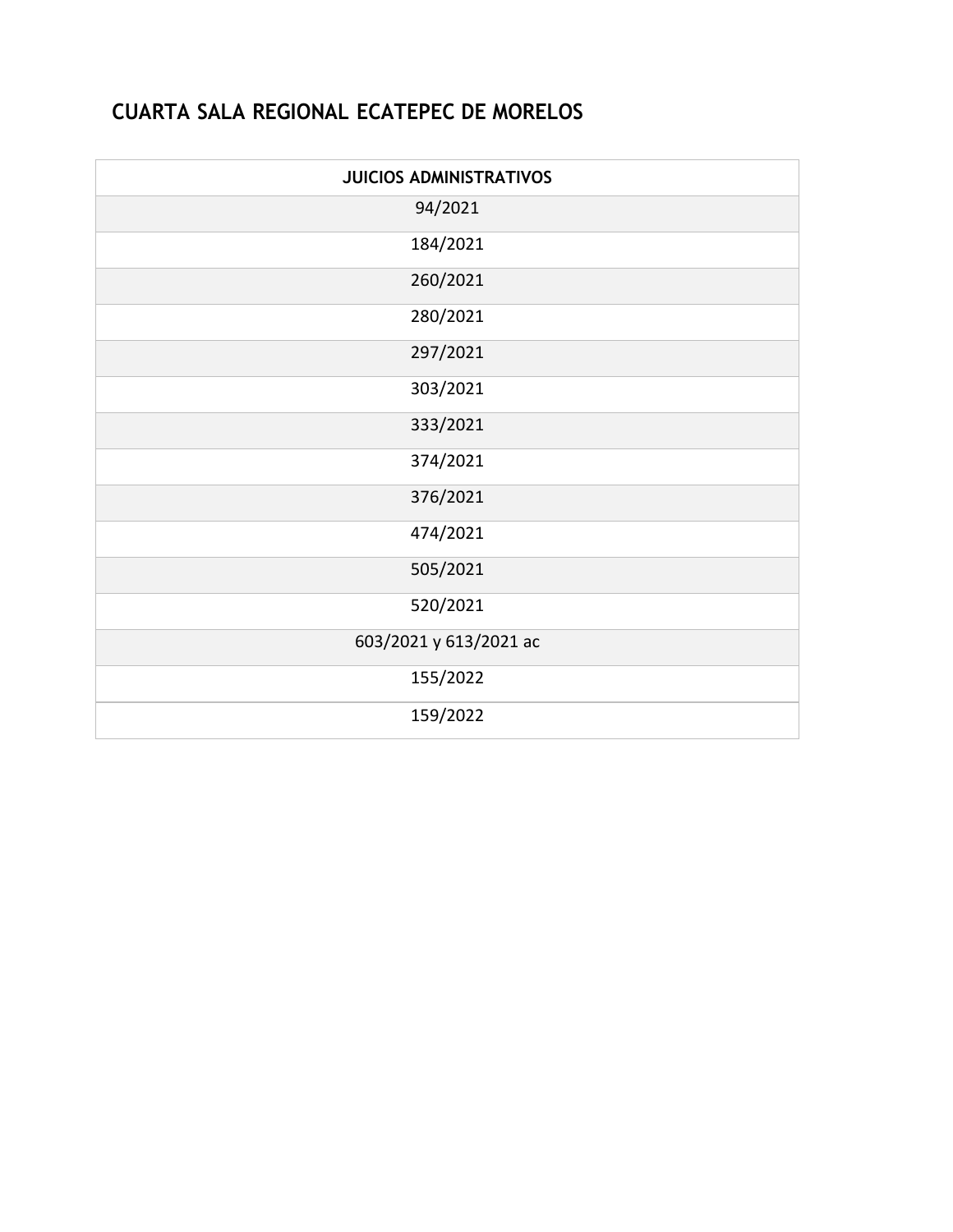# **SEXTA SALA REGIONAL ATIZAPÁN DE ZARAGOZA**

| <b>JUICIOS ADMINISTRATIVOS</b> |  |  |  |
|--------------------------------|--|--|--|
| 562/2021                       |  |  |  |
| 291/2021                       |  |  |  |
| 333/2021                       |  |  |  |
| 533/2018                       |  |  |  |
| 111/2021                       |  |  |  |
| 292/2020                       |  |  |  |
| 98/2021 F                      |  |  |  |
| 251/2019                       |  |  |  |
| 791/2021                       |  |  |  |
| 786/2021                       |  |  |  |
| 795/2021                       |  |  |  |
| 765/2021                       |  |  |  |
| 792/2021                       |  |  |  |
| 757/2021                       |  |  |  |
| 472/2020                       |  |  |  |
| 730/2021                       |  |  |  |
| 783/2021                       |  |  |  |
| 797/2021                       |  |  |  |
| 01/2022                        |  |  |  |
| 03/2022                        |  |  |  |
| 55/2022                        |  |  |  |
| 43/2022                        |  |  |  |
| 756/2021                       |  |  |  |
| 361/2020                       |  |  |  |
| 715/2021                       |  |  |  |
| 31/2022                        |  |  |  |
| 06/2022                        |  |  |  |
| 02/2022                        |  |  |  |
| 04/2022                        |  |  |  |
| 02/2020                        |  |  |  |
| 01/2020                        |  |  |  |
| 04/2020                        |  |  |  |
| 03/2020                        |  |  |  |
| 23/2022                        |  |  |  |
| 384/2021                       |  |  |  |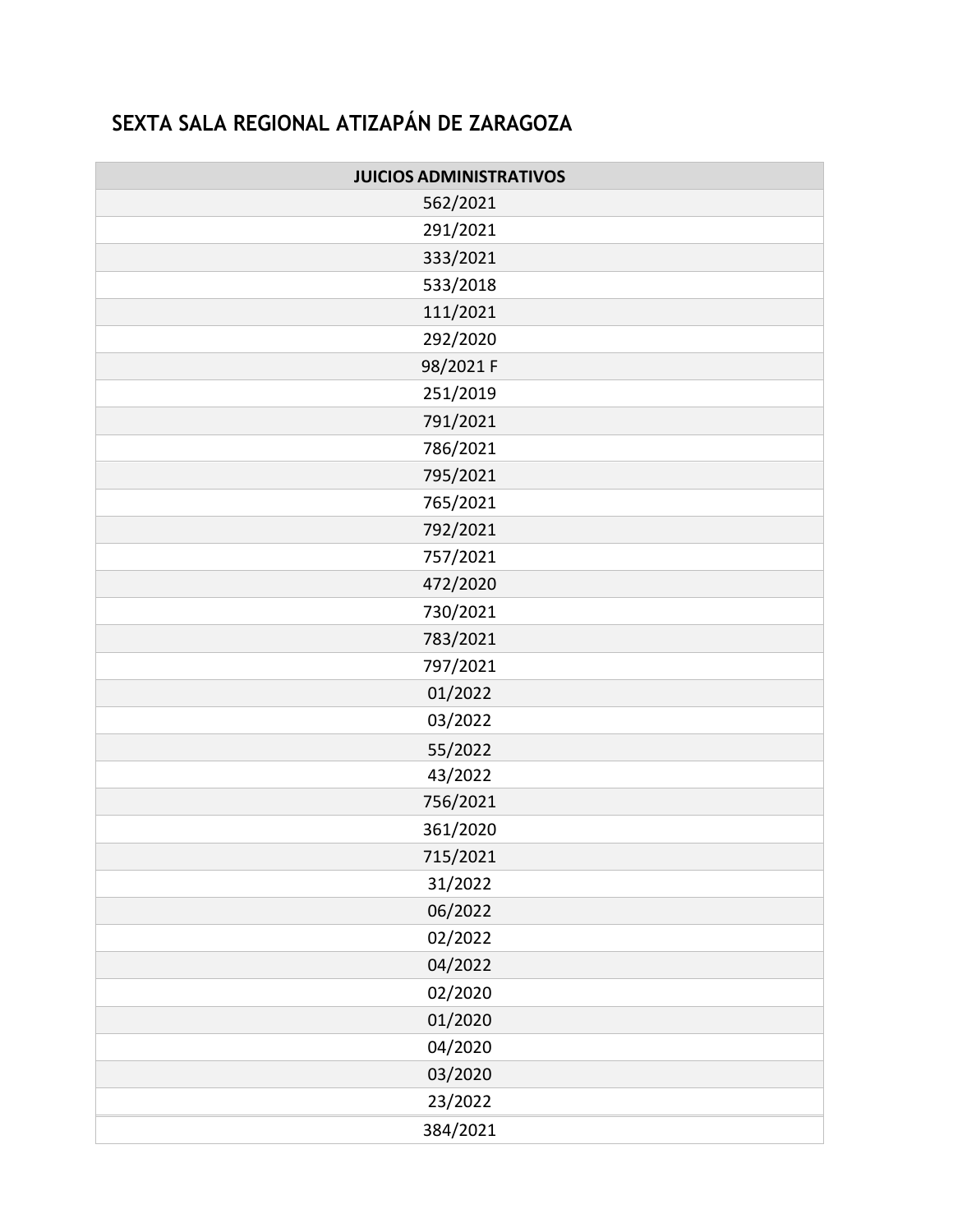# **SÉPTIMA SALA REGIONAL TOLUCA**

| <b>JUICIOS ADMINISTRATIVOS</b> |  |  |  |
|--------------------------------|--|--|--|
| J.A. 891/2021                  |  |  |  |
| J.A. 1001/2021                 |  |  |  |
| J.A. 845/2021                  |  |  |  |
| J.A. 61/2022                   |  |  |  |
| J.A. 1028/2021 (SUMARIO)       |  |  |  |
| J.A. 34/2022 (SUMARIO)         |  |  |  |
| J.A. 06/2022 (SUMARIO)         |  |  |  |
| J.A. 233/2021                  |  |  |  |
| J.A. 406/2021                  |  |  |  |
| J.A. 1316/2019                 |  |  |  |
| J.A. 585/2021                  |  |  |  |
| 453/2021                       |  |  |  |
| J.A. 405/2021                  |  |  |  |
| J.A. 657/2019                  |  |  |  |
| J.A. 484/2021                  |  |  |  |
| J.A. 801/2021                  |  |  |  |
| J.A. 904/2021                  |  |  |  |
| J.A. 117/2022 (SUMARIO)        |  |  |  |
| J.A. 628/2020                  |  |  |  |
| JA. 351/2021                   |  |  |  |
| J.A. 259/2021                  |  |  |  |
| J.A. 702/2021                  |  |  |  |
| J.A. 45/2022                   |  |  |  |
| J.A. 709/2021                  |  |  |  |
| J.A. 826/2021                  |  |  |  |
| J.A. 608/2021                  |  |  |  |
| J.A. 785/2021                  |  |  |  |
| J.A. 786/2021                  |  |  |  |
| J.A. 609/2021                  |  |  |  |
| J.A. 678/2021                  |  |  |  |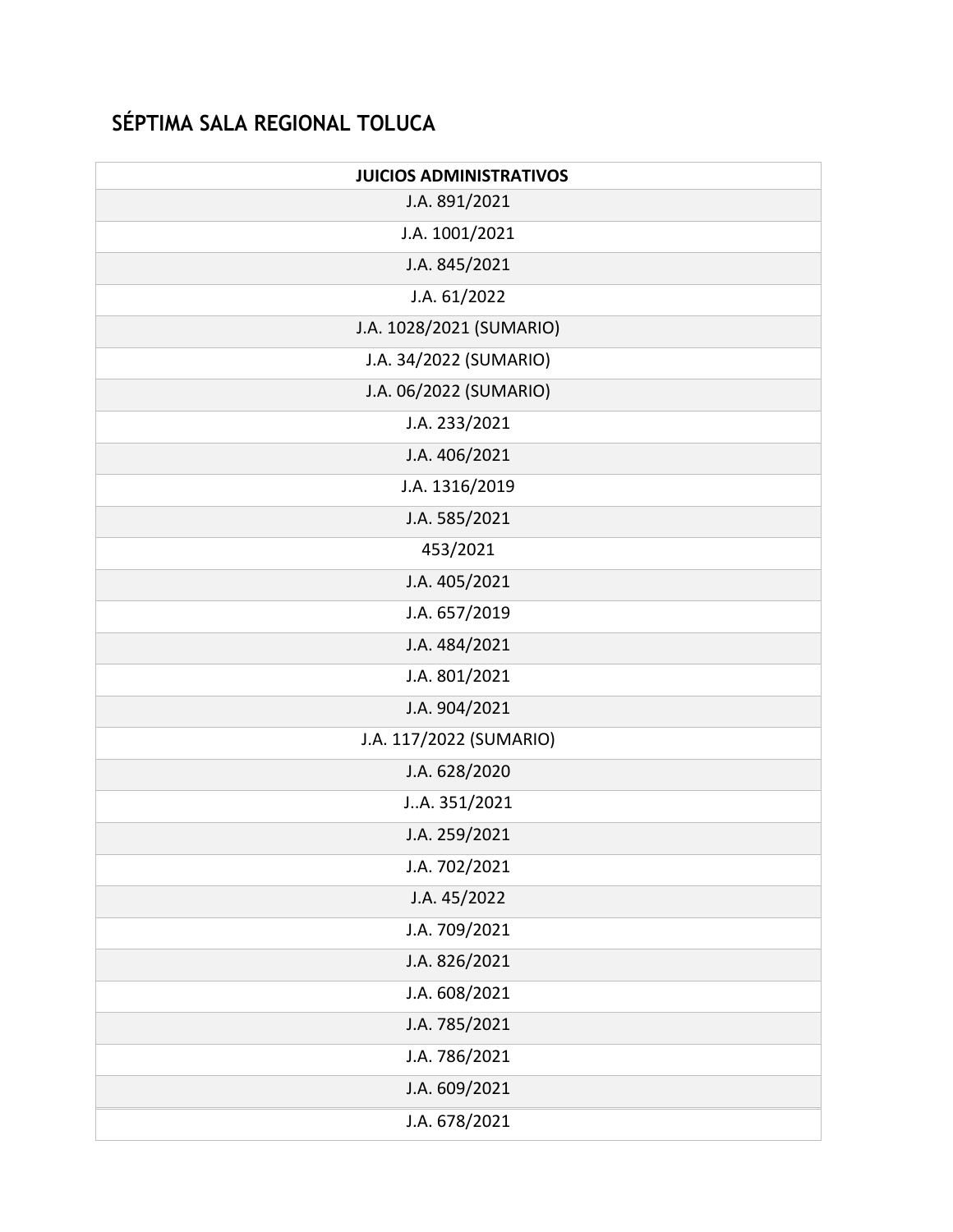## **OCTAVA SALA ESPECIALIZADA**

#### **RESPONSABILIDADES ADMINISTRATIVAS VALLE DE TOLUCA**

| <b>JUICIOS</b><br><b>ADMINISTRATIVOS</b> | <b>EXPEDIENTE DE</b><br><b>RESPONSABILIDAD</b><br><b>ADMINISTRATIVA</b> | <b>RECURSO DE</b><br><b>INCONFORMIDAD</b> | <b>RECURSO DE</b><br><b>RECLAMACIÓN</b> |
|------------------------------------------|-------------------------------------------------------------------------|-------------------------------------------|-----------------------------------------|
|                                          | ERA 23/2022                                                             |                                           | ERA 11/2022                             |
|                                          | ERA 171/2021                                                            |                                           |                                         |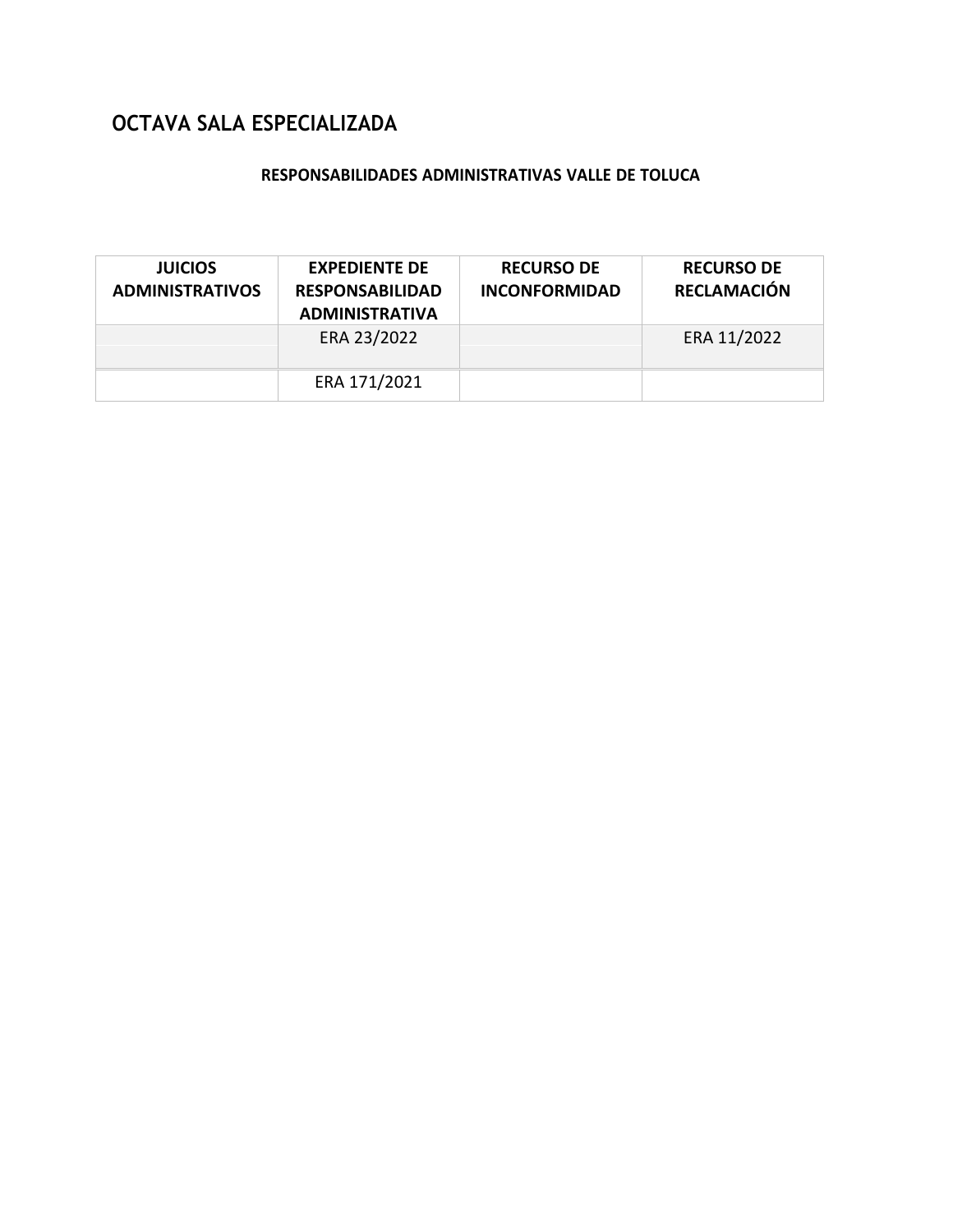## **NOVENA SALA ESPECIALIZADA**

#### **RESPONSABILIDADES ADMINISTRATIVAS VALLE DE MÉXICO**

| <b>JUICIOS</b><br><b>ADMINISTRATIVOS</b> | <b>EXPEDIENTE DE</b><br><b>RESPONSABILIDAD</b><br><b>ADMINISTRATIVA</b> | <b>RECURSO DE</b><br><b>INCONFORMIDAD</b> | <b>RECURSO DE</b><br><b>RECLAMACIÓN</b> |
|------------------------------------------|-------------------------------------------------------------------------|-------------------------------------------|-----------------------------------------|
| 66/2021                                  | 43/2021                                                                 |                                           |                                         |
| 199/2021                                 |                                                                         |                                           |                                         |
| 05/2022                                  |                                                                         |                                           |                                         |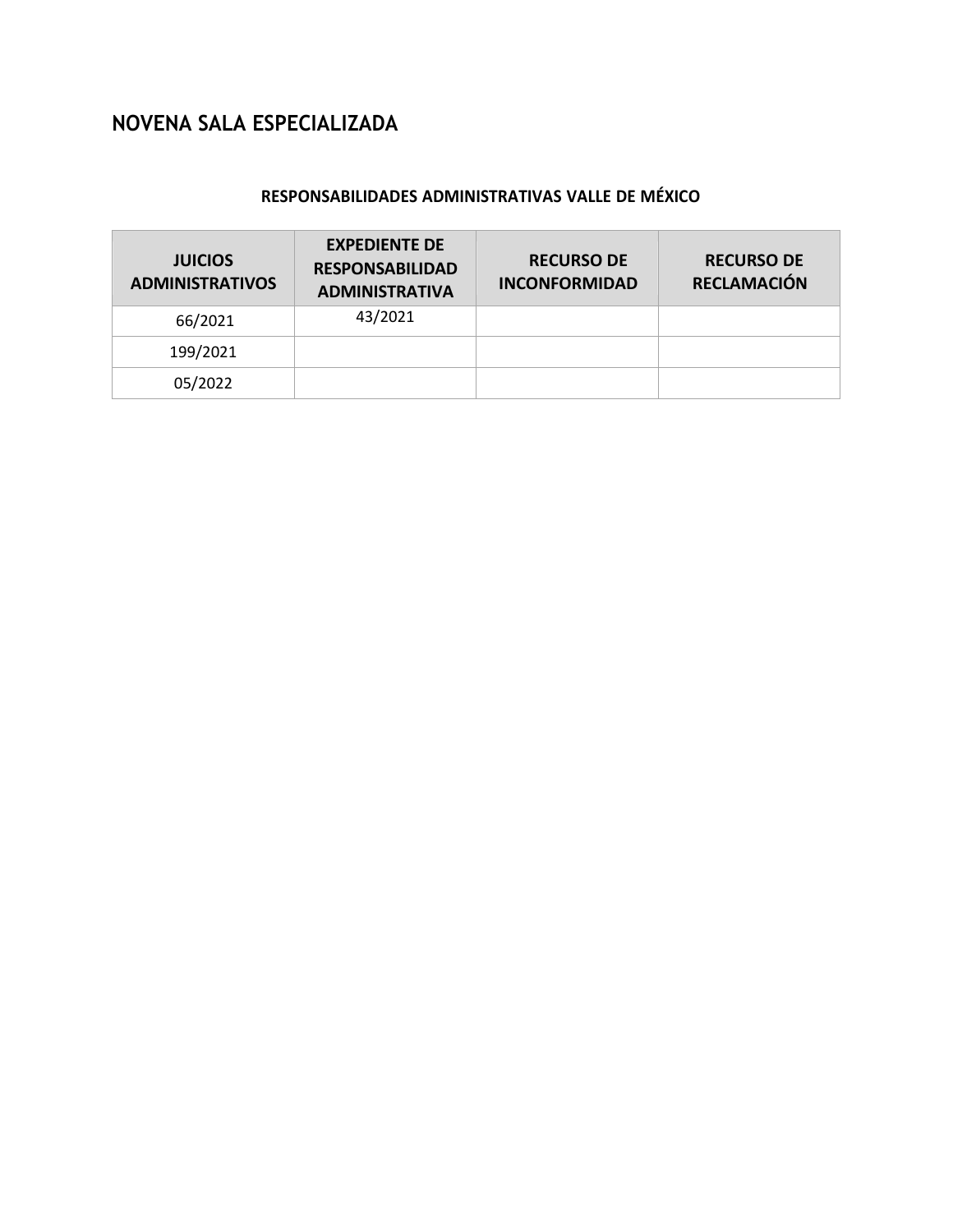# **PRIMERA SECCIÓN DE LA SALA SUPERIOR**

| RECURSOS DE REVISIÓN        | <b>EXCITATIVA</b> | <b>CONFLICTO DE</b><br><b>COMPETENCIA</b> |
|-----------------------------|-------------------|-------------------------------------------|
| 398/2020 y 425/2020 en A.D. |                   |                                           |
| 297/2021                    | 83/2022           |                                           |
| 714/2020 en A.D. 195/2021   | 87/2022           |                                           |
| 466/2021 en A.D. 411/2021   | 92/2022           |                                           |
| 1009/2021                   | 93/2022           |                                           |
| 1097/2021                   | 94/2022           |                                           |
| 1111/2021                   | 95/2022           |                                           |
| 1182/2021                   | 96/2022           |                                           |
| 1191/2021                   | 97/2022           |                                           |
| 1194/2021 y 1204/2021 ACUM. | 98/2022           |                                           |
| 1196/2021                   | 99/2022           |                                           |
| 1205/2021                   | 100/2022          |                                           |
| 1212/2021                   | 101/2022          |                                           |
| 1224/2021                   | 102/2022          |                                           |
| 1228/2021                   | 104/2022          |                                           |
| 1234/2021                   | 105/2022          |                                           |
| 46/2022                     | 110/2022          |                                           |
| 54/2022                     |                   |                                           |
| 91/2022                     |                   |                                           |
| 134/2022                    |                   |                                           |
| 148/2022                    |                   |                                           |
| 169/2022 y 171/2022 ACUM.   |                   |                                           |
| 207/2022 y 239/2022 ACUM.   |                   |                                           |
| 249/2022                    |                   |                                           |
| 257/2022                    |                   |                                           |
| 262/2022                    |                   |                                           |
| 270/2022                    |                   |                                           |
| 286/2022                    |                   |                                           |
| 289/2022                    |                   |                                           |
| 312/2022                    |                   |                                           |
| 313/2022                    |                   |                                           |
| 316/2022                    |                   |                                           |
| 318/2022                    |                   |                                           |
| 321/2022                    |                   |                                           |
| 335/2022 y 354/2022 ACUM.   |                   |                                           |
| 348/2022                    |                   |                                           |
| 359/2022                    |                   |                                           |
| 392/2022                    |                   |                                           |
| 408/2022                    |                   |                                           |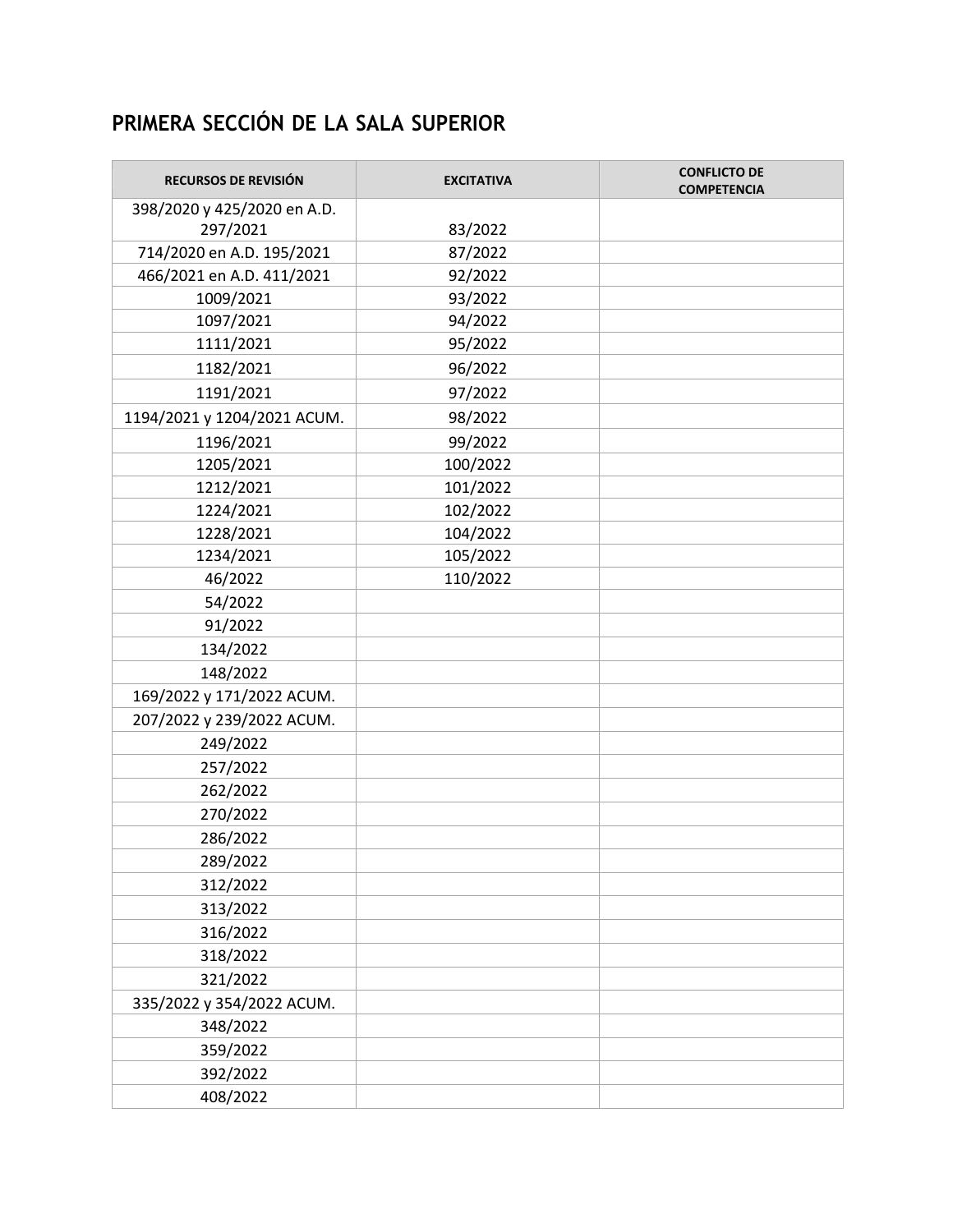# **SEGUNDA SECCIÓN DE LA SALA SUPERIOR**

| <b>RECURSOS</b><br><b>DE</b><br><b>REVISIÓN</b> | <b>EXCITATIVAS DE</b><br><b>JUSTICIA</b> | <b>CONFLICTO DE</b><br><b>COMPETENCIA</b> | <b>CUMPLIMIENTO</b><br><b>EJECUTORIA DE AMPARO</b> |
|-------------------------------------------------|------------------------------------------|-------------------------------------------|----------------------------------------------------|
| 04/2022                                         |                                          |                                           |                                                    |
| 24/2022                                         |                                          |                                           |                                                    |
| 40/2022                                         |                                          |                                           |                                                    |
| 44/2022                                         |                                          |                                           |                                                    |
| 54/2022                                         |                                          |                                           |                                                    |
| 69/2022                                         |                                          |                                           |                                                    |
| 484/2021,485/2021,49<br>5/2021                  |                                          |                                           |                                                    |
| 723/2021                                        |                                          |                                           |                                                    |
| 795/2021                                        |                                          |                                           |                                                    |
| 819/2021,821/2021                               |                                          |                                           |                                                    |
| 835/2021,853/2021                               |                                          |                                           |                                                    |
| 854/2021,894/2021                               |                                          |                                           |                                                    |
| 889/2021                                        |                                          |                                           |                                                    |
| 907/2021                                        |                                          |                                           |                                                    |
| 919/2021                                        |                                          |                                           |                                                    |
| 926/2021                                        |                                          |                                           |                                                    |
| 937/2021                                        |                                          |                                           |                                                    |
| 938/2021,957/2021                               |                                          |                                           |                                                    |
| 947/2021                                        |                                          |                                           |                                                    |
| 948/2021                                        |                                          |                                           |                                                    |
| 952/2021                                        |                                          |                                           |                                                    |
| 961/2021                                        |                                          |                                           |                                                    |